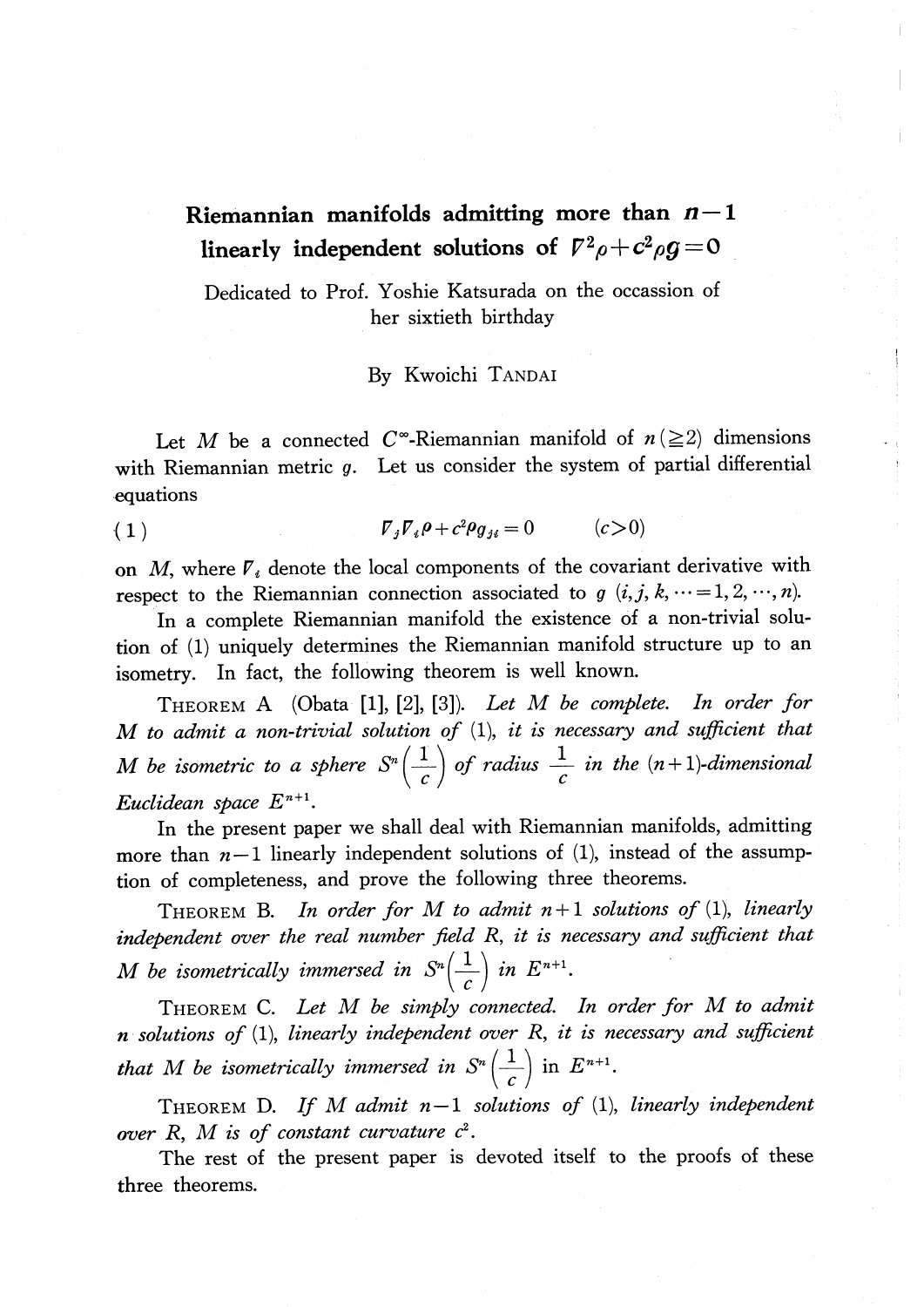Let F be the vector space over R, consisting of all the solutions of  $(1)$ . We can define a positive definite bilinear form  $\langle , \rangle$  on F, defined by

$$
\langle \rho, \tau \rangle = c^2 \rho \tau + g^{ij} \nabla_i \rho \nabla_j \tau \quad \text{for} \quad \rho, \tau \in F.
$$

In fact, this is constant on  $M$ , since

$$
\begin{split} \nabla_k \langle \rho, \tau \rangle &= c^2 (\tau \nabla_k \rho + \rho \nabla_k \tau) + g^{ij} (\nabla_i \rho \nabla_k \nabla_j \tau + \nabla_k \nabla_i \rho \nabla_j \tau) \\ &= 0 \,, \end{split}
$$

on account of the equations (1).

Let  $\rho\,{\in}\, F.$  We have

$$
(2) \t\t Z_{\iota j}{}^{\iota} \mathcal{V}_{\iota} \rho = 0 ,
$$

as the integrability condition for (1) and

$$
\nabla_{\iota}Z_{\iota j\iota}{}^{\iota} \mathcal{F}_{\iota} \rho = c^2 Z_{\iota j\iota l} \rho \;,
$$

differentiating  $(2)$  covariantly, where Z is the concircular curvature tensor with components

$$
Z_{kji}^{\quad \, \lambda} = R_{kji}^{\quad \, \lambda} - c^2 \left( g_{ji} \delta_k^{\lambda} - g_{ki} \delta_j^{\lambda} \right),
$$

and  $Z_{kjil}$   $=$   $Z_{kji}^{\phantom{ik}h}g_{\phantom{ik}h\phantom{jk}l}$  .

PROOF of THEOREM B. The sufficiency follows from the fact that on  $S^{n}(\frac{1}{c})$  in  $E^{n+1}$  defined by  $\sum_{\alpha=0}^{n}(y^{\alpha})^{2}=\frac{1}{c^{2}}$  every coordinate function  $y^{\alpha}$  restricted on  $S^{n}(\frac{1}{c})$  satisfies (1) on  $S^{n}(\frac{1}{c})$  and  $y^{\alpha}$ 's induce  $n+1$  linearly independent solutions of (1) on M for an isometric immersion  $i: M \rightarrow S^{n}(\frac{1}{c})$  $(\alpha, \beta=0,1,2, \cdots, n)$ .

Conversely, suppose that there are  $n+1$  solutions of (1) on M, linearly independent over  $R$ . We can assume without loss of generality that they are orthonormal with respect to the bilinear form  $\langle$  ,  $\rangle$ , i.e.,

(4) 
$$
\langle \rho^{\alpha}, \rho^{\beta} \rangle = c^2 \rho^{\alpha} \rho^{\beta} + g^{ij} \nabla_i \rho^{\alpha} \nabla_j \rho^{\beta} = \delta^{\alpha \beta}.
$$

We claim that

(5) 
$$
c^2 \sum_{\alpha=0}^n (\rho^{\alpha})^2 = 1
$$

and

(6) 
$$
g = \sum_{\alpha=0}^n \mathcal{I} \rho^{\alpha} \otimes \mathcal{I} \rho^{\alpha},
$$

which imply that the map  $\tilde{\rho}:M\rightarrow E^{n+1}, x\mapsto(\rho^{\alpha}(x))$ , is an isometric immer-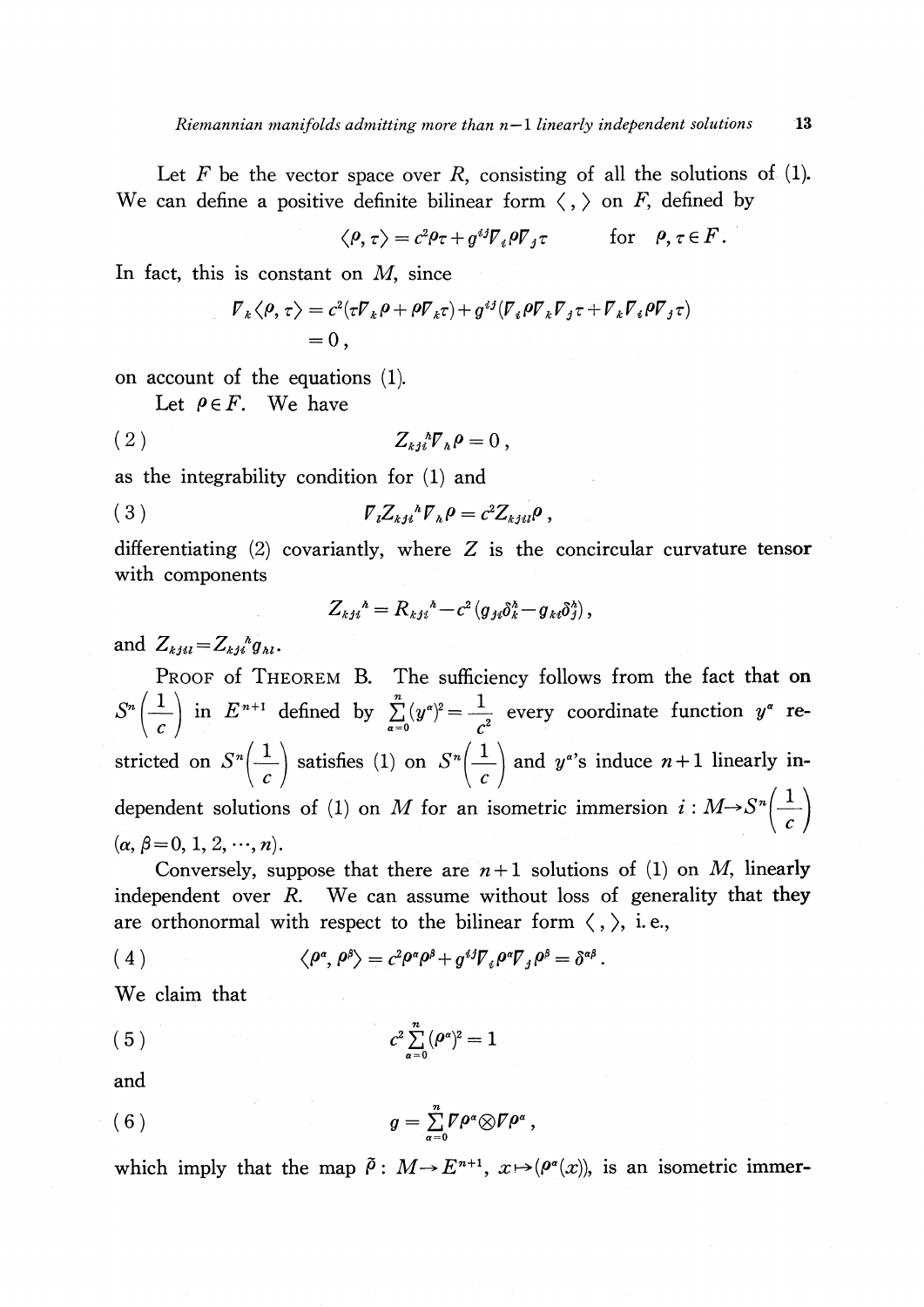sion into  $S^{n}(\frac{1}{c})\subset E^{n+1}$ . To see this, we shall calculate the lengths of the gradient  $\nabla\phi$  of the function  $\phi=\sum_{\alpha=0}^{n}(\rho^{\alpha})^{2}$  and of the tensor  $g-\sum_{\alpha=0}^{n}\nabla\rho^{\alpha}\otimes\nabla\rho^{\alpha}$ :

$$
\begin{aligned} ||\nabla \phi||^2 &= \sum_{\alpha,\beta=0}^n \rho^{\alpha} \rho^{\beta} g^{\beta} \nabla_{\beta} \rho^{\alpha} \nabla_{\beta} \rho^{\beta} \\ &= \sum_{\alpha,\beta=0}^n \rho^{\alpha} \rho^{\beta} (\delta^{\alpha\beta} - c^2 \rho^{\alpha} \rho^{\beta}) \\ &= \phi (1 - c^2 \phi) \ge 0 \end{aligned}
$$

and

$$
\left\|g - \sum_{\alpha=0}^{n} \mathbf{\nabla} \rho^{\alpha} \otimes \mathbf{\nabla} \rho^{\alpha}\right\|^{2} = n - 2 \sum_{\alpha=0}^{n} g^{ij} \nabla_{i} \rho^{\alpha} \nabla_{j} \rho^{\alpha} + \sum_{\alpha,\beta=0}^{n} (g^{ij} \nabla_{i} \rho^{\alpha} \nabla_{j} \rho^{\beta})^{2}
$$
  
=  $n - 2 \sum_{\alpha=0}^{n} \left\{1 - c^{2} (\rho^{\alpha})^{2}\right\} + \sum_{\alpha,\beta=0}^{n} (\delta^{\alpha\beta} - c^{2} \rho^{\alpha} \rho^{\beta})^{2}$   
=  $c^{4} \phi^{2} - 1 \ge 0$ ,

which prove (5) and (6) at the same time.

PROOF of THEOREM D. Let us assume that M admit  $n-1$  solutions  $\rho^{\lambda}$  ( $\lambda=1,2, \dots, n - 1$ ) of (1) on M, linearly independent over R, which may be supposed to be orthonormal with respect to the bilinear form  $\langle \, , \rangle$  without loss of generality. Let x be an arbitrary point of M. If  $n-1$  covectors  $\nabla\rho^{\lambda}$  are linearly dependent at x, then there are  $n - 1$  constants  $a_{\lambda}$  such that x, is a stationary point of  $\rho=\sum_{\alpha}a_{\alpha}\rho^{\alpha}\in F$  with  $\sum_{\alpha=1}^{n-1}(a_{\alpha})^{2}=1$ , i.e.,  $\nabla\rho=\sum_{\alpha}a_{\alpha}\nabla\rho^{\alpha}$ vanishes at x. Then the concircular curvature tensor  $Z$  vanishes at  $x$  on account of (3) and  $\langle\rho, \rho\rangle = c^{2}\rho(x)^{2}=1$ . On the other hand, if  $n - 1$  covectors  $\nabla\rho^{\lambda}$  are linearly independent at x, it is easy to see that the sectional curvature for every plane section at x is constant  $c^{2}$ , because of the identities  $Z_{\kappa j i}{}^{\hbar}\mathcal{V}_{\hbar}\rho^{\lambda}=0$  at x. Thus M must be of constant curvature  $c^{2}$ .

PROOF of THEOREM C. The sufficiency is contained in the proof of [Theorem](#page-0-0) B. Therefore, we only prove the necessity. Let  $\rho^{a}(a=1,2, \dots, n)$ be *n* solutions of (1) on *M*, linearly independent over *R*, which we may assume to be orthonormal with respect to the bilinear form  $\langle \, , \, \rangle$ . At first we note that M is of constant curvature  $c^{2}$  by [Theorem](#page-0-1) D. Then the integrability conditions for (1) are automatically satisfied. Hence for every point x of M the vector space  $F_{x}$  of germs of solutions at x of (1) is of  $n+1$  dimensions over R and  $F = \bigcup_{x \in M} F_x$  is a Riemannian vector bundle over  $M$  with fibre  $E^{n+1}$ , the metric of which is canonically induced from the